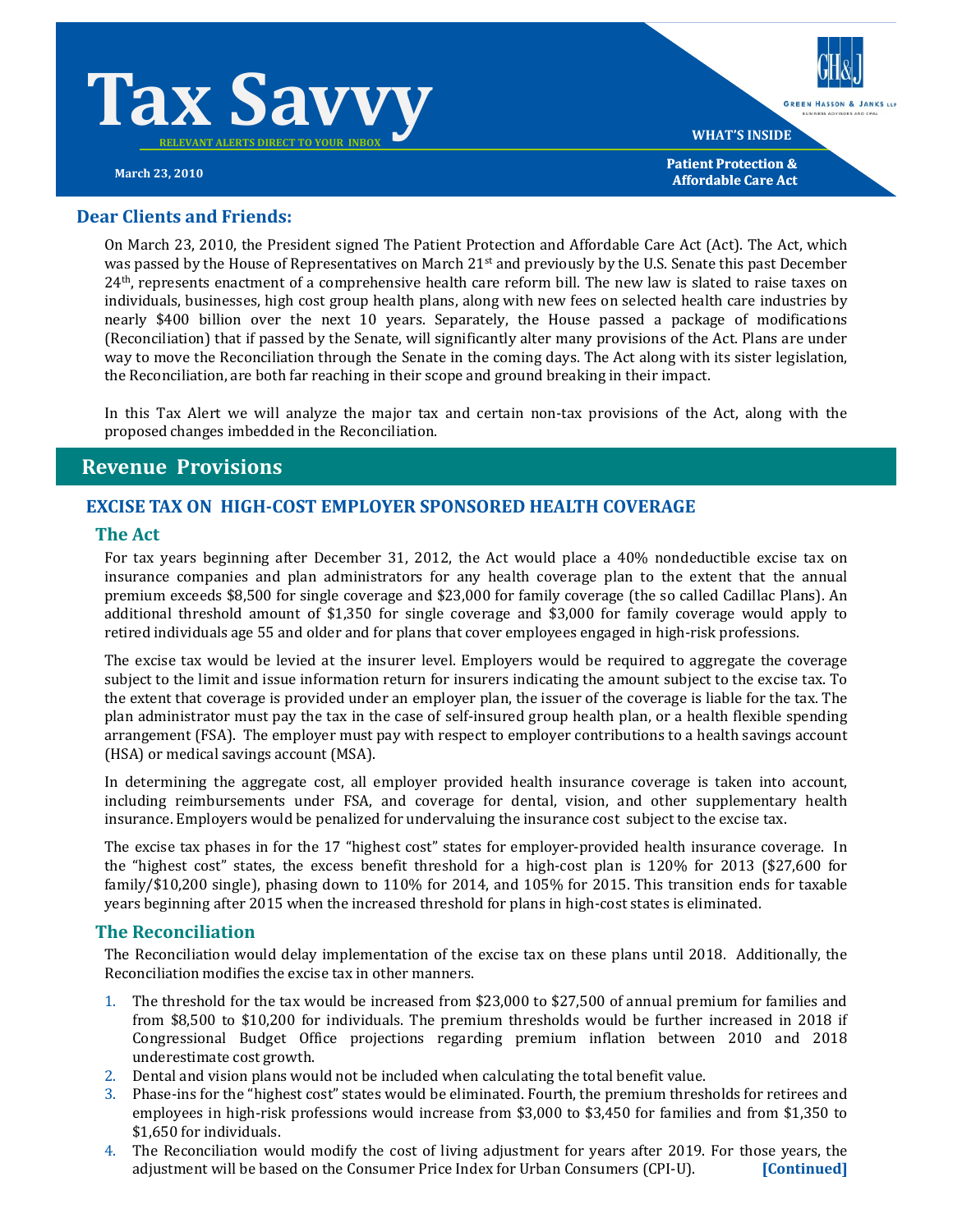# **Tax Savv**

**March 23, 2010**

# **GREEN HASSON & JANKS LL WHAT'S INSIDE Patient Protection &**

**2**

**Affordable Care Act**

# **Revenue Provisions (continued from Page 1)**

# **ADDITIONAL HOSPITAL INSURANCE TAX FOR HIGH WAGE WORKERS**

### **The Act**

Beginning in 2013, the Act imposes an additional 0.9% Medicare Hospital Insurance tax (HI tax) on selfemployed individuals and employees with respect to earnings and wages received during the year above specified thresholds. This additional tax applies to earnings of self-employed individuals or wages of an employee received in excess of \$200,000. If an individual or employee files a joint return, then the tax applies to all earnings and wages in excess of \$250,000 on that return. The Act does not change the employer HI tax. Self-employed individuals are not permitted to deduct any portion of the additional tax. Thresholds for the additional HI tax are not indexed for inflation.

### **The Reconciliation**

For tax years beginning after December 31, 2012, the Reconciliation would broaden the HI tax base by placing a 3.8% surtax called the Unearned Income Medicare Contribution, on net investment income of a taxpayer earning over \$200,000 (\$250,000 for a joint return). "Net Investment Income" is defined as interest, dividends, royalties, capital gains, annuities, and rents, other than such income that is derived from a trade or business and not treated as passive activity. Net investment income would be reduced by properly allocable deductions to such income.

### **NEW LIMIT ON HEALTH FLEXIBLE SPENDING ARRANGEMENTS (FSA) CONTRIBUTIONS**

#### **The Act**

Beginning with years after 2010, the Act imposes a limit of \$2,500 per taxable year on employee salary reductions for coverage under a Cafeteria Plan (FSA). The limit, which does not apply to health reimbursement arrangements, is indexed for inflation based on CPI‐U after 2011. If a Cafeteria Plan does not contain the required limitation, then benefits from the FSA will not be qualified benefits.

# **The Reconciliation**

The Reconciliation delays the annual \$2,500 limitation on contributions to a FSA by two years. The limitation would then take effect beginning with years after 2012. The limit would be indexed for inflation based on CPI‐U after 2013.

#### **INCREASED TAX ON NONQUALIFYING HSA OR ARCHER MSA DISTRIBUTIONS**

#### **The Act**

The tax for HSA withdrawals prior to age 65 that are used for purposes other than qualified medical expenses would be increased from 10% to 20%, and the additional tax for Archer MSA withdrawals that are used for purposes other than qualified medical expenses would be increased from 15% to 20%, both effective for distributions made after December 31, 2010.

#### **The Reconciliation**

This provision is unaffected by the Reconciliation.

## **MODIFIED THRESHOLD FOR CLAIMING MEDICAL EXPENSE DEDUCTIONS**

#### **The Act**

For tax years beginning after December 31, 2012, the Act would increase the "Adjusted Gross Income" (AGI) threshold for claiming the itemized deduction for medical expenses from 7.5% to 10%. However, the 7.5% of AGI threshold would continue to apply through 2016 for individuals age 65 years and older (including their spouses).

# **The Reconciliation**

This provision is unaffected by the Reconciliation.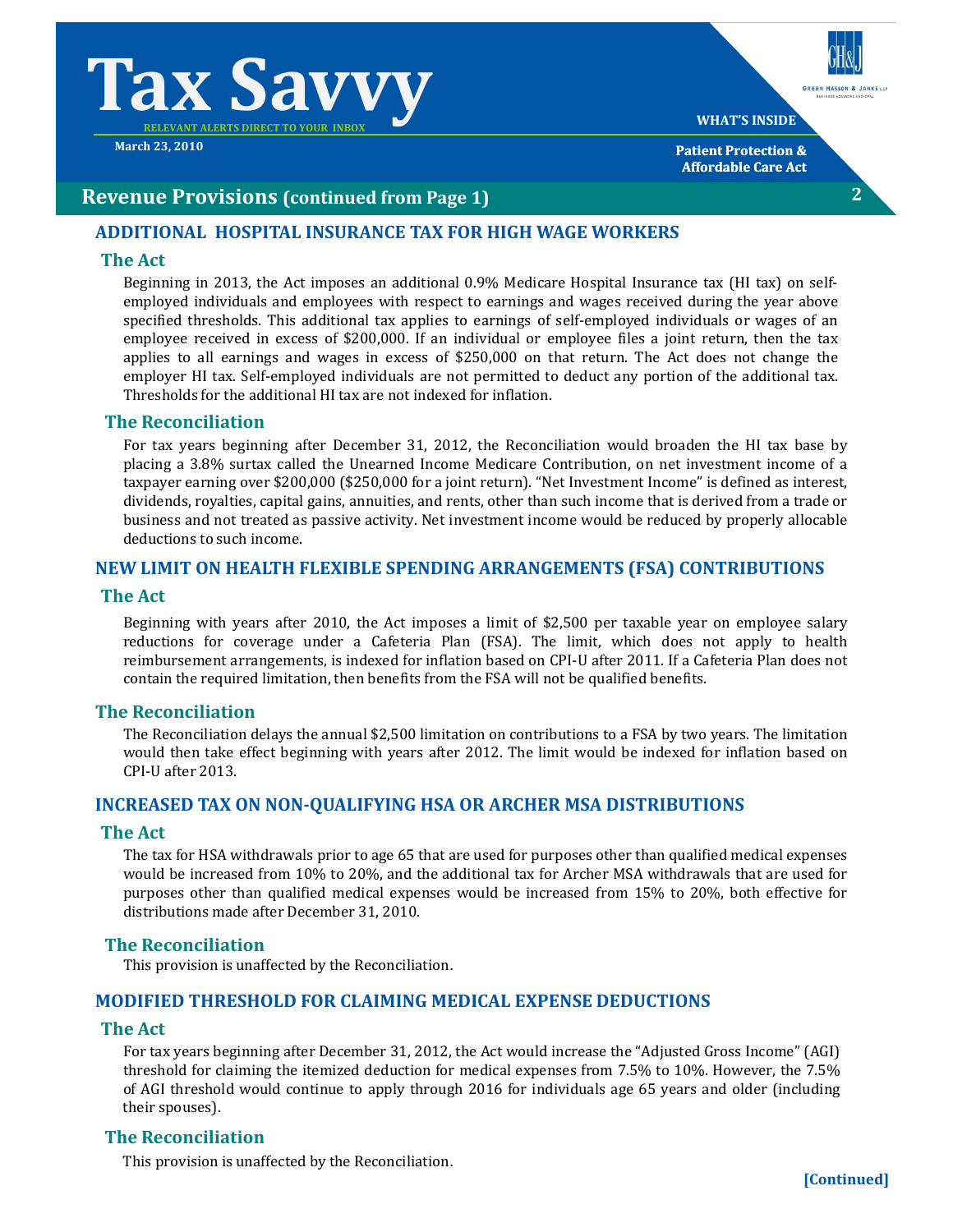# $\Gamma$ ax Savv $\Gamma$

**March 23, 2010**



# **Revenue Provisions (continued from Page 2)**

# **DEDUCTION FOR EMPLOYER PART D—ELIMINATED**

# **The Act**

The Act would eliminate the deduction for the subsidy for employers who maintain prescription drug plans for their Medicare Part D eligible retirees. This would apply for tax years beginning after December 31, 2012.

# **The Reconciliation**

This provision is unaffected by the Reconciliation.

# **TAX CHANGES RELATING TO UNIVERSAL HEALTH COVERAGE MANDATE—PENALTY FOR REMAINING UNINSURED**

### **The Act**

The Act generally requires that all individuals either obtain health insurance or pay a penalty on their federal tax return beginning in 2014. The amount of the penalty on individuals who choose to remain uninsured would be phased‐in and would ultimately reach the greater of \$750 or 2.0% of income for 2016 and subsequent years. An individual must pay the applicable penalty for himself and each of his dependents lacking minimum essential coverage.

# **The**. **Reconciliation**

The Reconciliation would exempt income below the filing threshold, lower the flat payments required from \$750 to \$695 in 2016, and would increase the percent‐of‐income thresholds. The Reconciliation would extend the exclusion from gross income for employer‐provided health coverage for adult children up to age 26. It also would allow self‐employed individuals to deduct the cost of coverage for adult children up to age 26.

# **REFUNDABLE HEALTH CARE PREMIUM TAX CREDIT**

#### **The Act**

The Act provides a new refundable health care premium tax credit to assist individuals and families who purchase health care on the individual market, including those who obtain coverage through the health insurance exchange established by this Act. The credit, which the U.S. Treasury can distribute as an advance payment, is provided for single or joint filers on a sliding scale for taxpayers whose household income falls between 100% and not more than 400% of the poverty line as determined by family size. The actual amount of the credit is calculated on the basis of identifiable standard monthly premiums, the taxpayer's household modified adjusted gross income, and the number of months during which the taxpayer is insured. Taxpayers eligible for the credit are U.S. citizens and aliens lawfully present in the U.S. who meet income requirements. The credit will be available for taxable years ending after December 31, 2013.

# **The Reconciliation**

The Reconciliation alters the formula used to determine the amount of the tax credits in order to make premiums more affordable. Additionally, starting in 2019, the Reconciliation limits growth of tax credits if premiums are growing faster than the Consumer Price Index, unless spending is more than 10% below current Congressional Budget Office projections.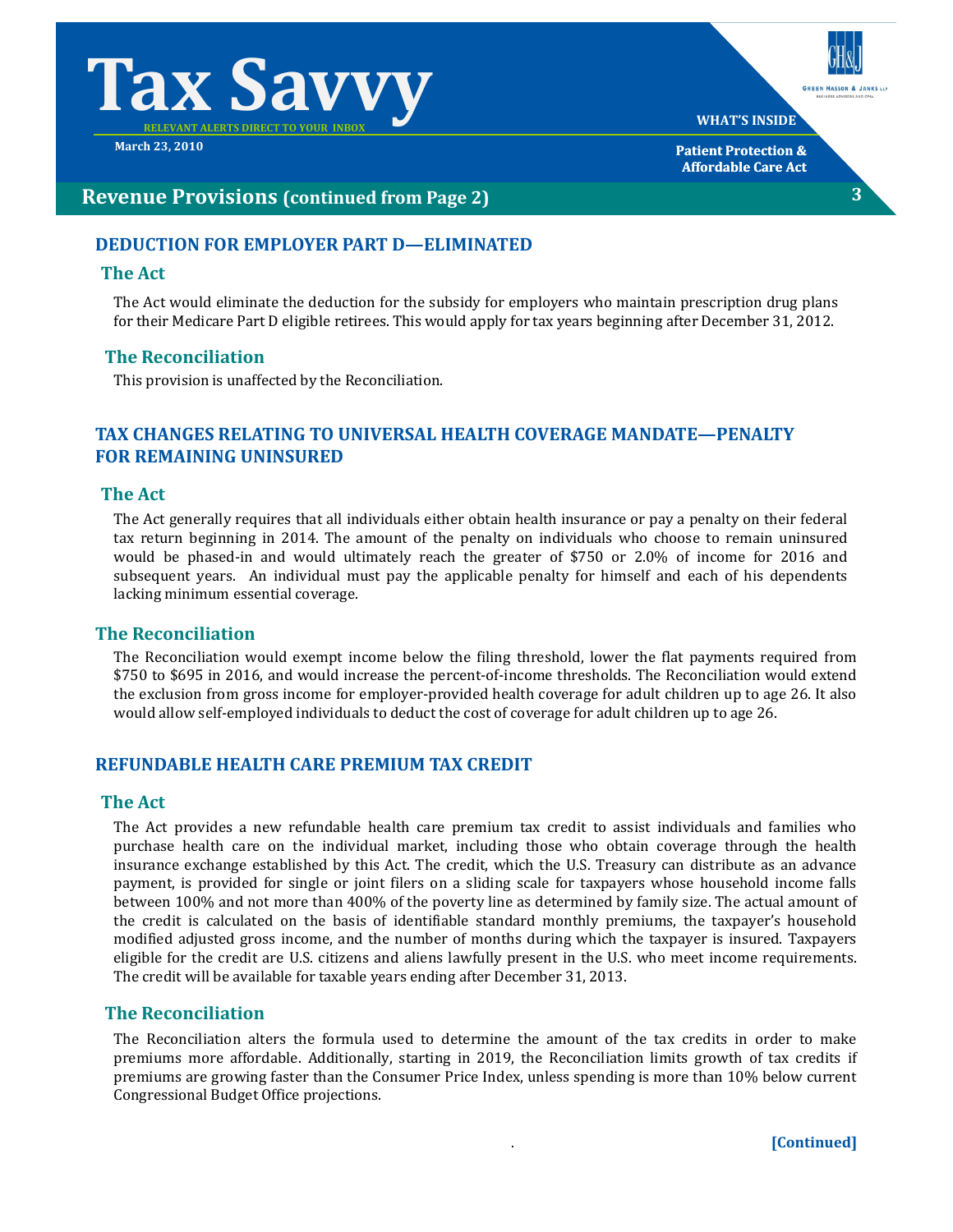

**March 23, 2010**

**GREEN HASSON & JANKS LL WHAT'S INSIDE**

**4**

**Patient Protection & Affordable Care Act**

# **Revenue Provisions (continued from Page 3)**

# **EMPLOYER PENALTY**

# **The Act**

Beginning in 2014, the Act imposes a penalty on employers with 50 or more full‐time equivalent (FTE) employees (those working 30 or more hours per week) who are not providing health coverage for their employees. Whether an employer exceeds the 50 FTE employee threshold is generally determined by reference to the average number of employees during the preceding calendar year, with special rules for an employer's first year of business and employers with seasonal workforces.

The penalty for failing to offer health coverage applies if any of an employer's FTE employees become entitled to a tax credit. The penalty is equal to \$750 multiplied by the total number of FTE employees. Beginning in 2015, this amount will be indexed for medical inflation based on the per capita increase in health insurance premiums in the United States.

# **The Reconciliation**

The Reconciliation modifies the Act by dropping the first 30 FTE employees from the payment calculation. It also changes the applicable payment amount for firms with at least 50 FTE employees that do not offer coverage to \$2,000 per FTE employee.

# **TAX CREDITS FOR SMALL EMPLOYERS OFFERING HEALTH COVERAGE**

# **The Act**

The Act provides an immediate sliding scale tax credit up to 35% to small employers (employers with fewer than 25 employees and average annual wages of less than \$50,000) who offer health insurance coverage to their employees. In 2014 and thereafter, eligible small employers who purchase coverage through the Insurance Exchange would be eligible for a tax credit for two years of up to 50% of their contribution.

# **The Reconciliation**

This provision is unaffected by the Reconciliation.

# **NEW EMPLOYER REPORTING REQUIREMENTS**

- For tax years beginning after December 31, 2010, employers would have to disclose the value of the benefit provided by them for each employee's health insurance coverage on the employee's annual Form W‐2.
- Insurers (including employers who self‐insure and governmental units) who provide the minimum essential health coverage to an individual during each calendar year must report certain information to the covered individual and the Treasury Secretary.
- Any large employer subject to rules for maintaining minimum essential coverage, must file a return that identifies the employer; certifies whether it offers to its full-time employees the option to enroll in a minimum essential coverage plan; and, provides the number of full‐time employees during each month of the calendar year and information identifying each full‐time employee covered under the employer‐provided health plan.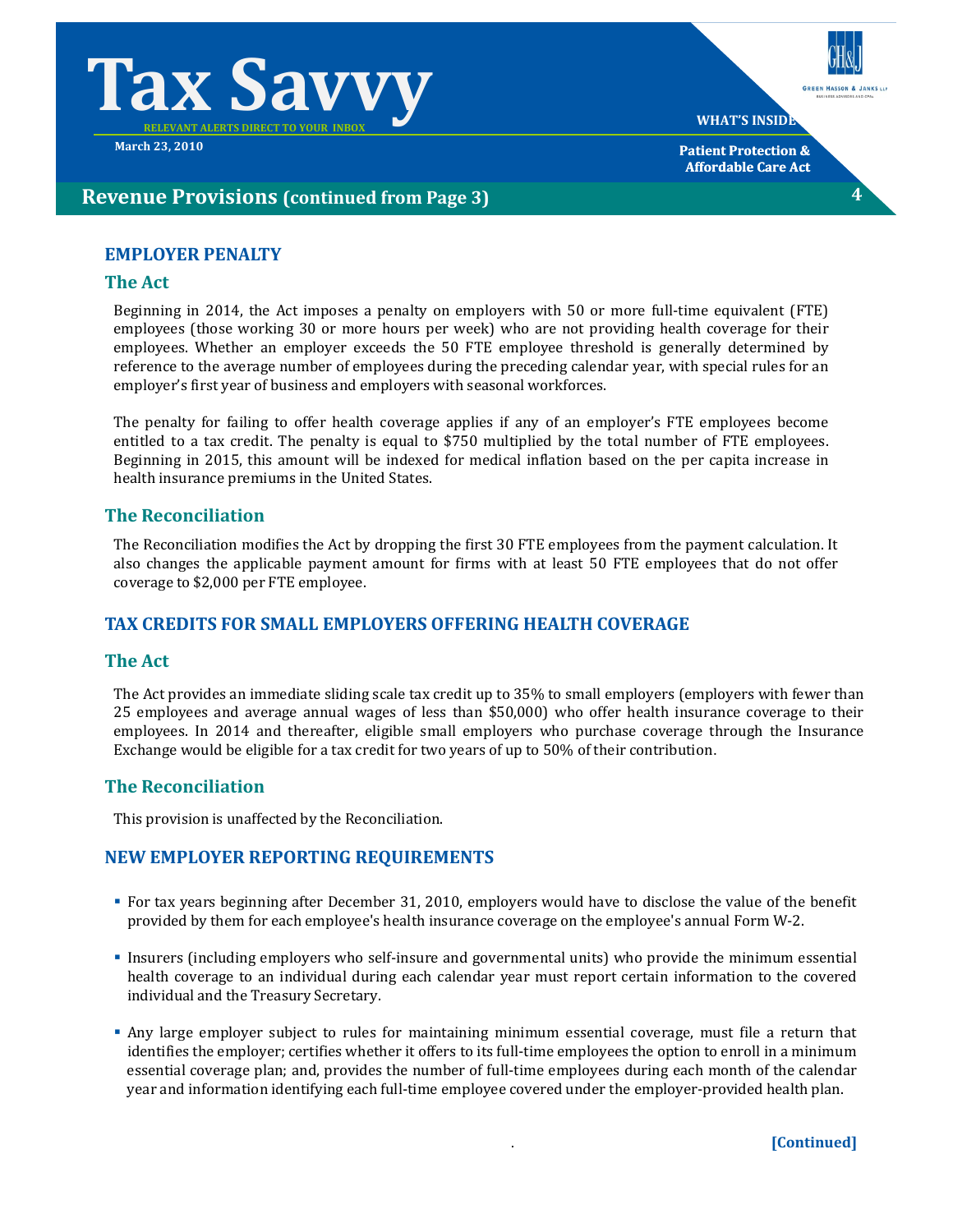



**5**

**WHAT'S INSIDE**

**Patient Protection & Affordable Care Act**

# **Revenue Provisions (continued from Page 4)**

# **INDUSTRYSPECIFIC REVENUE RAISERS**

- A new deduction limit on executive compensation would apply to insurance providers.
- Pharmaceutical manufacturers and importers would have to pay an annual flat fee beginning in 2011 allocated across the industry according to market share.
- Manufacturers or importers of medical devices would have to pay 2.3% of the sale price. It is imposed on the sale of any taxable medical device by the manufacturer, producer, or importer of the device.
- Health insurance providers would face an annual flat fee on the health insurance sector effective for calendar years beginning after December 31, 2013.
- The indoor tanning industry would be hit with a 10% excise tax on indoor tanning services, effective for services provided on or after July 1, 2010.
- Non-profit Blue Cross/Blue Shield organizations would have to maintain a medical loss ratio of 85% or higher in order to take advantage of the special tax benefits provided to them, including the deduction for 25% of claims and expenses and the 100% deduction for unearned premium reserves. The provision is effective in 2010.

# **NONHEALTH RELATED REVENUE RAISERS**

- **Corporate Information Reporting.** Businesses that pay any amount greater than \$600 during the year to corporate providers of property and services would have to file an Information Report with each provider and with IRS, effective for payments made after December 31, 2011.
- Codification of economic substance doctrine and imposition of penalties.
- Elimination of credit for "black liquor."
- **Estimated Taxes for Large Corporations.** The Act would increase by 15.75 percentage points the required corporate estimated tax payments factor for corporations with assets of at least \$1 million for payments due in July, August, and September of 2014.